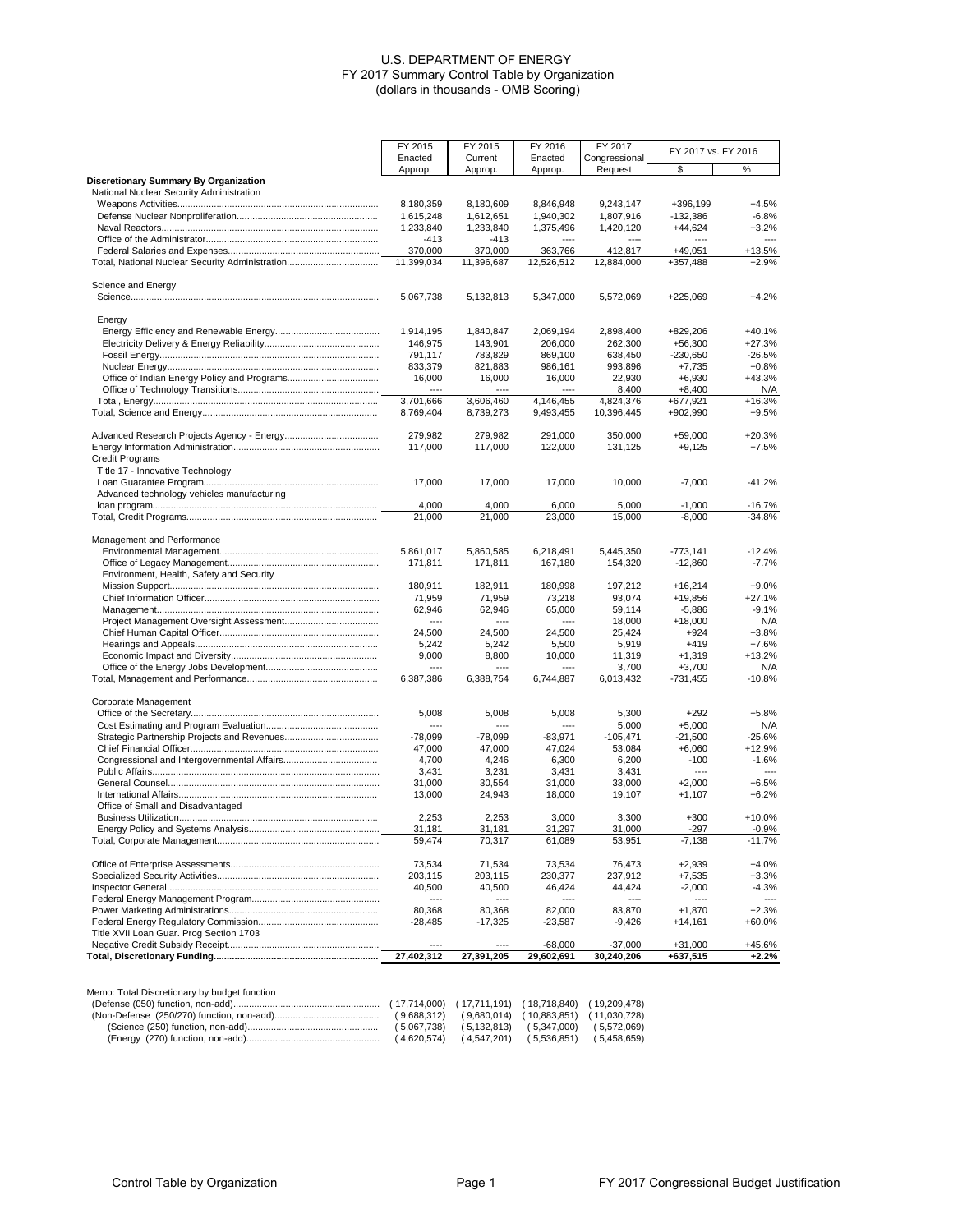|                                                    | FY 2015    | FY 2015    | FY 2016    | FY 2017       | FY 2017 vs. FY 2016 |         |
|----------------------------------------------------|------------|------------|------------|---------------|---------------------|---------|
|                                                    | Enacted    | Current    | Enacted    | Congressional |                     |         |
|                                                    | Approp.    | Approp.    | Approp.    | Request       |                     | $\%$    |
| <b>New DOE Mandatory Funding</b>                   |            |            |            |               |                     |         |
|                                                    |            |            |            | 100.000       | $+100.000$          | N/A     |
| 21st Century Clean Transportation Plan Investments |            |            |            | 1.335.000     | +1.335.000          | N/A     |
|                                                    |            |            |            | 150,000       | +150.000            | N/A     |
| <b>USEC Fund</b>                                   |            |            |            |               |                     |         |
|                                                    |            |            |            | 159.416       | +159.416            | N/A     |
|                                                    |            |            |            | 205.530       | $+205.530$          | N/A     |
|                                                    |            |            |            | 255,850       | +255.850            | N/A     |
| Pension and community and regulatory support       |            |            |            |               |                     |         |
|                                                    |            |            |            | 18.772        | $+18.772$           | N/A     |
|                                                    |            |            |            | 2.386         | $+2.386$            | N/A     |
|                                                    |            | $---$      | ----       | 1.795         | $+1.795$            | N/A     |
| Total, Pension and community& regulatory support   |            |            |            | 22.953        | $+22.953$           | N/A     |
|                                                    |            |            |            |               |                     |         |
| Title X uranium/thorium reimbursement program      |            |            |            | 30,000        | $+30.000$           | N/A     |
|                                                    | ----       | ----       | ----       | 673.749       | +673.749            | N/A     |
|                                                    | ----       | ----       |            | 2,258,749     | $+2,258,749$        | N/A     |
|                                                    | 27.402.312 | 27.391.205 | 29,602,691 | 32,498,955    | +2,896,264          | $+9.8%$ |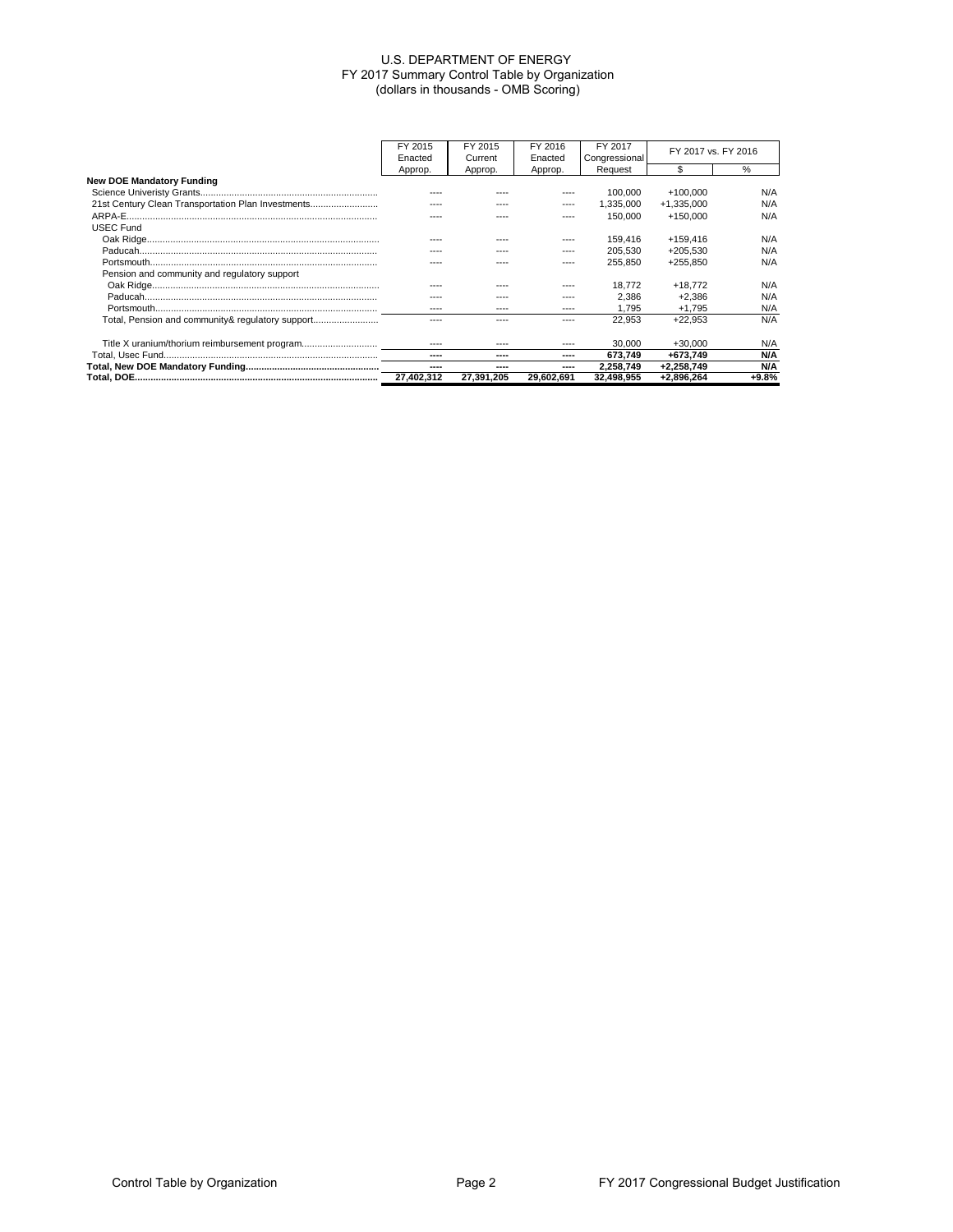|                                                                              | FY 2015               | FY 2015               | FY 2016            | FY 2017            | FY 2017 vs. FY 2016   |                    |
|------------------------------------------------------------------------------|-----------------------|-----------------------|--------------------|--------------------|-----------------------|--------------------|
|                                                                              | Enacted               | Current               | Enacted            | Congressional      |                       |                    |
|                                                                              | Approp.               | Approp.               | Approp.            | Request            | \$                    | %                  |
| <b>National Nuclear Security Administration</b><br><b>Weapons Activities</b> |                       |                       |                    |                    |                       |                    |
|                                                                              | 2,692,588             | 2,709,731             | 3,387,792          | 3,330,527          | $-57,265$             | $-1.7%$            |
| Research, development, test and evaluation (RDT&E)                           |                       |                       |                    |                    |                       |                    |
|                                                                              | 412,091               | 412,091               | 423,059            | 441,984            | +18,925               | $+4.5%$            |
|                                                                              | 136,005               | 136,005               | 131,377            | 139,487            | $+8,110$              | $+6.2%$            |
| Inertial confinement fusion and high                                         |                       |                       |                    |                    |                       |                    |
|                                                                              | 512,895               | 512,895               | 511,050            | 522,959            | +11,909               | $+2.3%$            |
|                                                                              | 598,000               | 598,000               | 623,006            | 663,184            | +40,178               | $+6.4%$            |
|                                                                              | 107,200               | 107,200               | 130,056            | 87,105             | -42,951               | $-33.0%$           |
|                                                                              | 1.766.191             | 1,766,191             | 1,818,548          | 1,854,719          | $+36,171$             | $+2.0%$            |
|                                                                              | ----                  | ----                  | 2,279,124          | 2,721,952          | +442,828              | +19.4%             |
|                                                                              | 2,033,400             | 2,033,562             |                    |                    |                       |                    |
|                                                                              | 219,000               | 219,924               | 237,118            | 282,732            | $+45,614$             | +19.2%             |
| Counterterrorism and Counterproliferation Programs                           | 46,093                | 46,093                |                    |                    |                       |                    |
|                                                                              | 177,940               | 178,190               | ----               | $---$              | ----                  | ----               |
|                                                                              | 76,531                | 76,531                | ----               | ----               |                       |                    |
|                                                                              | 636,123               | 636,123               | 682,891            | 670,133            | $-12,758$             | $-1.9%$            |
|                                                                              | 179,646               | 179,646               | 157,588            | 176,592            | $+19,004$             | +12.1%             |
| Safeguards and security                                                      |                       |                       |                    |                    |                       |                    |
|                                                                              | 307,058               | 307,058               | 283,887            | 248,492            | $-35,395$             | $-12.5%$           |
| Domestic uranium enrichment research,                                        |                       |                       |                    |                    |                       |                    |
|                                                                              | 97,200                | 97,200                |                    |                    |                       |                    |
|                                                                              | 8,231,770             | 8.250.249             | 8,846,948          | 9,285,147          | +438,199              | $+5.0%$            |
| Adjustments                                                                  |                       |                       |                    |                    |                       |                    |
|                                                                              |                       | $-18,229$             |                    |                    |                       |                    |
|                                                                              | 8,231,770             | 8,232,020             | 8,846,948          | 9,285,147          | +438,199              | $+5.0%$            |
| Rescissions:                                                                 |                       |                       |                    |                    |                       |                    |
|                                                                              | $-45.113$             | $-45, 113$            | ----               | $-42,000$          | $-42,000$             | N/A                |
|                                                                              | $-6,298$<br>$-51,411$ | $-6,298$<br>$-51,411$ | ----               | $-42,000$          | $-42,000$             | N/A                |
|                                                                              | 8,180,359             | 8,180,609             | 8,846,948          | 9,243,147          | +396,199              | $+4.5%$            |
|                                                                              |                       |                       |                    |                    |                       |                    |
| Defense Nuclear Nonproliferation                                             |                       |                       |                    |                    |                       |                    |
| Defense Nuclear Nonproliferation Programs                                    |                       |                       |                    |                    |                       |                    |
|                                                                              | ----<br>----          | ----                  | 426,751            | 337,108            | -89,643               | $-21.0%$           |
|                                                                              | ----                  | ----<br>----          | 316,584<br>130,203 | 341,094<br>124,703 | $+24,510$<br>$-5,500$ | $+7.7%$<br>$-4.2%$ |
|                                                                              | 393,401               | 386,308               | 419,333            | 393,922            | $-25,411$             | $-6.1%$            |
|                                                                              | ----                  |                       | 340,000            | 270,000            | $-70,000$             | $-20.6%$           |
|                                                                              | 325,752               | 330,552               | ----               | ----               | ----                  | ----               |
|                                                                              | 141,359               | 141,359               | ----               | $---$              | ----                  | ----               |
| International material protection                                            |                       |                       |                    |                    |                       |                    |
|                                                                              | 270,911               | 270,607               | ----               | ----               | $---$                 | $\overline{a}$     |
|                                                                              | 430,000               | 440,000               |                    | ----               |                       |                    |
| Total, Defense Nuclear Nonproliferation Programs                             | 1,561,423             | 1,568,826             | 1,632,871          | 1,466,827          | $-166,044$            | $-10.2%$           |
|                                                                              | 102,909               | 102,909               | 94,617             | 83,208             | $-11,409$             | $-12.1%$           |
| Nuclear counterterrorism and incident response                               |                       |                       |                    |                    |                       |                    |
|                                                                              |                       |                       | 234.390            | 271.881            | $+37.491$             | $+16.0%$           |
|                                                                              | 1.664.332             | 1,671,735             | 1,961,878          | 1,821,916          | $-139,962$            | $-7.1%$            |
| Adiustments                                                                  |                       |                       |                    |                    |                       |                    |
|                                                                              | $-22,963$             | $-32,963$             | -21,576            |                    | +21,576               | +100.0%            |
|                                                                              | 1,641,369             | 1,638,772             | 1,940,302          | 1,821,916          | $-118,386$            | -6.1%              |
| Rescissions:                                                                 |                       |                       |                    |                    |                       |                    |
|                                                                              | $-24,731$             | -24,731               | ----               | $-14,000$          | $-14,000$             | N/A                |
|                                                                              | $-1,390$              | $-1,390$              |                    |                    |                       |                    |
|                                                                              | $-26,121$             | $-26,121$             | ----               | $-14,000$          | $-14,000$             | N/A                |
|                                                                              | 1,615,248             | 1,612,651             | 1,940,302          | 1,807,916          | $-132,386$            | $-6.8%$            |
| Naval Reactors                                                               |                       |                       |                    |                    |                       |                    |
|                                                                              | 390,000               | 390,000               | 445,196            | 449,682            | $+4,486$              | $+1.0%$            |
|                                                                              | 411,180               | 411,180               | 446,896            | 437,338            | $-9,558$              | $-2.1%$            |
|                                                                              | 156,100               | 156,100               | 186,800            | 213,700            | $+26,900$             | $+14.4%$           |
|                                                                              | 126,400               | 126,400               | 133,000            | 124,000            | $-9,000$              | $-6.8%$            |
|                                                                              | 41,500<br>113,320     | 41,500<br>113,320     | 42,504<br>121,100  | 47,100<br>148,300  | $+4,596$<br>$+27,200$ | $+10.8%$<br>+22.5% |
|                                                                              | 1,238,500             | 1,238,500             | 1,375,496          | 1,420,120          | +44,624               | $+3.2%$            |
|                                                                              |                       |                       |                    |                    |                       |                    |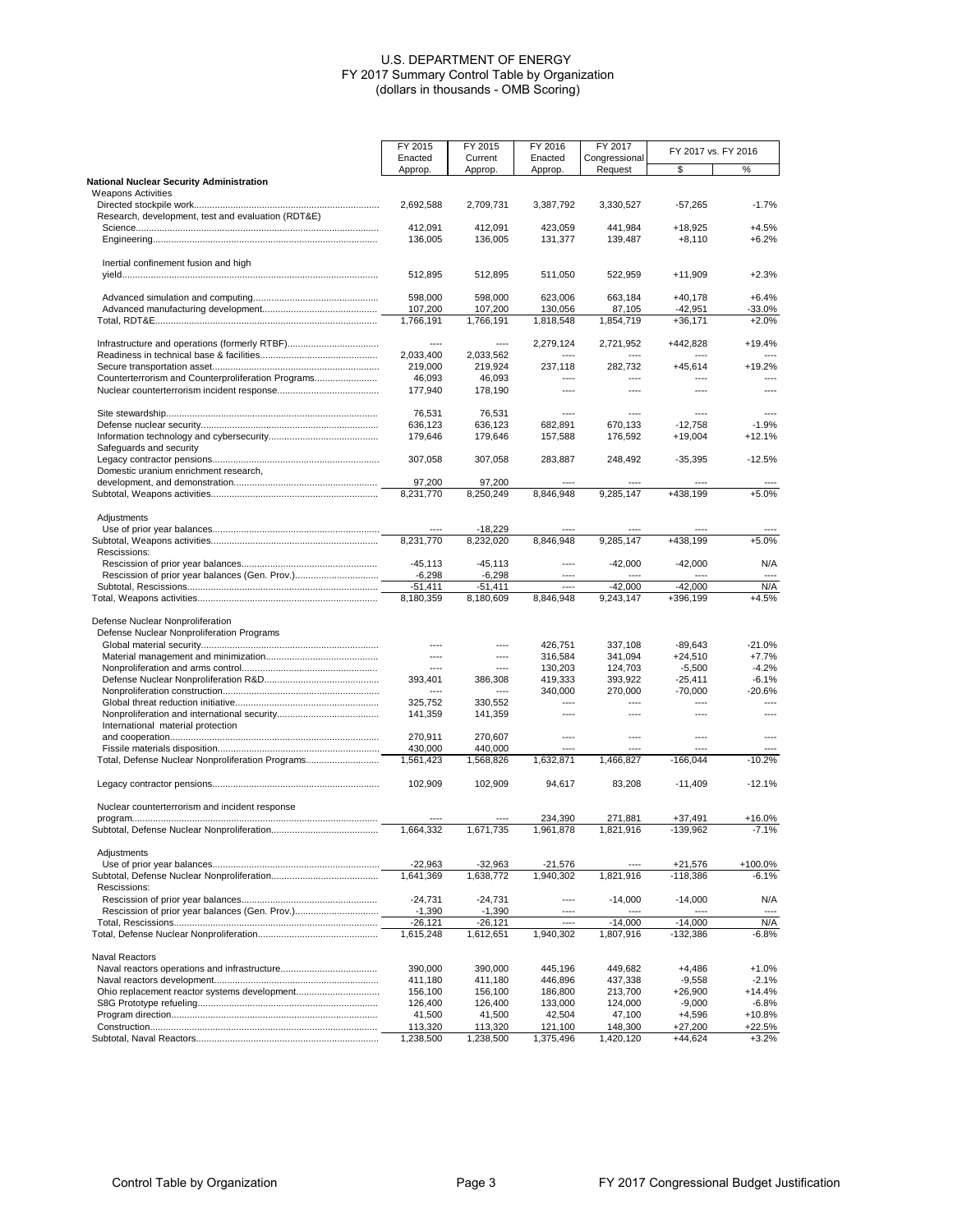|                                                                                                                                                             | FY 2015                  | FY 2015        | FY 2016         | FY 2017                  |                     |                          |
|-------------------------------------------------------------------------------------------------------------------------------------------------------------|--------------------------|----------------|-----------------|--------------------------|---------------------|--------------------------|
|                                                                                                                                                             | Enacted                  | Current        | Enacted         | Congressional            | FY 2017 vs. FY 2016 |                          |
|                                                                                                                                                             | Approp.                  | Approp.        | Approp.         | Request                  | \$                  | %                        |
| Rescissions:                                                                                                                                                |                          |                |                 |                          |                     |                          |
|                                                                                                                                                             | $-4,500$                 | $-4,500$       | ----            | ----                     | ----                | ----                     |
|                                                                                                                                                             | $-160$                   | $-160$         | $---$           | ----                     | ----                | ----                     |
|                                                                                                                                                             | $-4,660$                 | $-4,660$       | ----            | $\overline{\phantom{a}}$ | ----                | $\overline{\phantom{a}}$ |
|                                                                                                                                                             | 1,233,840                | 1,233,840      | 1,375,496       | 1,420,120                | $+44,624$           | $+3.2%$                  |
|                                                                                                                                                             |                          |                |                 |                          |                     |                          |
| NNSA Federal Salaries And Expenses                                                                                                                          |                          |                |                 |                          |                     |                          |
|                                                                                                                                                             |                          |                |                 |                          |                     |                          |
| Office of the Administrator                                                                                                                                 | $-413$                   |                |                 |                          |                     |                          |
|                                                                                                                                                             | $-413$                   | -413<br>$-413$ |                 |                          |                     |                          |
|                                                                                                                                                             |                          |                |                 |                          |                     |                          |
|                                                                                                                                                             |                          |                |                 |                          |                     |                          |
| <b>Federal Salaries and Expenses</b>                                                                                                                        |                          |                |                 |                          |                     |                          |
|                                                                                                                                                             | 370,000                  | 370,000        | 383,666         | 412,817                  | $+29,151$           | $+7.6%$                  |
|                                                                                                                                                             |                          |                | $-19,900$       |                          | $+19,900$           | +100.0%                  |
|                                                                                                                                                             | 370,000                  | 370,000        | 363,766         | 412,817                  | $+49,051$           | $+13.5%$                 |
|                                                                                                                                                             | 369,587                  | 369,587        | 363,766         | 412,817                  | $+49,051$           | $+13.5%$                 |
| Total, National Nuclear Security Administration                                                                                                             | 11,399,034               | 11,396,687     | 12,526,512      | 12,884,000               | +357,488            | $+2.9%$                  |
|                                                                                                                                                             |                          |                |                 |                          |                     |                          |
|                                                                                                                                                             |                          |                |                 |                          |                     |                          |
| Office Of Science                                                                                                                                           |                          |                |                 |                          |                     |                          |
| Office of Science                                                                                                                                           |                          |                |                 |                          |                     |                          |
| Science                                                                                                                                                     |                          |                |                 |                          |                     |                          |
|                                                                                                                                                             | 541,000                  | 523,411        | 621,000         | 663,180                  | $+42,180$           | $+6.8%$                  |
|                                                                                                                                                             | 1,733,200                | 1,682,924      | 1,849,000       | 1,936,730                | $+87,730$           | $+4.7%$                  |
|                                                                                                                                                             | 592,000                  | 572,618        | 609,000         | 661,920                  | $+52,920$           | $+8.7%$                  |
|                                                                                                                                                             | 467,500                  | 457,366        | 438,000         | 398,178                  | -39,822             | $-9.1%$                  |
|                                                                                                                                                             | 766,000                  | 745,232        | 795,000         | 817,997                  | $+22,997$           | $+2.9%$                  |
|                                                                                                                                                             | 595,500                  | 580,744        | 617,100         | 635,658                  | $+18,558$           | $+3.0%$                  |
| Workforce development for teachers and scientists                                                                                                           | 19,500                   | 19,500         | 19,500          | 20,925                   | $+1,425$            | $+7.3%$                  |
|                                                                                                                                                             | 79,600                   | 79,600         | 113,600         | 130,000                  | $+16,400$           | +14.4%                   |
|                                                                                                                                                             | 93,000                   | 93,000         | 103,000         | 103,000                  | ----                | $---$                    |
|                                                                                                                                                             | 183,700                  |                |                 | 204,481                  |                     | $+10.5%$                 |
|                                                                                                                                                             | $\overline{\phantom{a}}$ | 183,700        | 185,000<br>---- | ----                     | +19,481             |                          |
|                                                                                                                                                             |                          | 132,905        | 5.350.200       |                          |                     | $+4.1%$                  |
|                                                                                                                                                             | 5,071,000                | 5,071,000      |                 | 5,572,069                | +221,869            |                          |
|                                                                                                                                                             |                          |                |                 |                          |                     |                          |
| Adjustments:                                                                                                                                                |                          |                |                 |                          |                     |                          |
|                                                                                                                                                             |                          | 65,075         |                 |                          |                     |                          |
|                                                                                                                                                             | 5,071,000                | 5,136,075      | 5,350,200       | 5,572,069                | +221,869            | $+4.1%$                  |
| Rescissions:                                                                                                                                                |                          |                |                 |                          |                     |                          |
|                                                                                                                                                             | -3,262                   | -3,262         | -3,200          |                          | $+3,200$            | +100.0%                  |
|                                                                                                                                                             | 5,067,738                | 5,132,813      | 5,347,000       | 5,572,069                | +225,069            | +4.2%                    |
| Assistant Secretary For Energy Efficiency And<br>Renewable Energy<br>Energy Efficiency and Renewable Energy<br>Energy Efficiency and Renewable Energy RDD&D |                          |                |                 |                          |                     |                          |
| Sustainable transportation:                                                                                                                                 |                          |                |                 |                          |                     |                          |
|                                                                                                                                                             | 280,000                  | 272,526        | 310,000         | 468,500                  | +158,500            | $+51.1%$                 |
|                                                                                                                                                             | 225,000                  | 175,915        | 225,000         | 278,900                  | $+53,900$           | $+24.0%$                 |
|                                                                                                                                                             | 97,000                   | 94,830         | 100,950         | 105,500                  | $+4,550$            | $+4.5%$                  |
|                                                                                                                                                             | 602,000                  | 543,271        | 635,950         | 852,900                  | +216,950            | $+34.1%$                 |
|                                                                                                                                                             |                          |                |                 |                          |                     |                          |
| Renewable energy:                                                                                                                                           |                          |                |                 |                          |                     |                          |
|                                                                                                                                                             | 233,000                  | 230,800        | 241,600         | 285,100                  | $+43,500$           | $+18.0%$                 |
|                                                                                                                                                             | 107,000                  | 105,936        | 95,450          | 156,000                  | $+60,550$           | $+63.4%$                 |
|                                                                                                                                                             | 61,000                   | 59,999         | 70,000          | 80,000                   | $+10,000$           | $+14.3%$                 |
|                                                                                                                                                             | 55,000                   | 54,288         | 71,000          | 99,500                   | $+28,500$           | $+40.1%$                 |
|                                                                                                                                                             | 456,000                  | 451,023        | 478,050         | 620,600                  | $+142,550$          | +29.8%                   |
|                                                                                                                                                             |                          |                |                 |                          |                     |                          |
| Energy efficiency:                                                                                                                                          |                          |                |                 |                          |                     |                          |
|                                                                                                                                                             | 200,000                  | 194,175        | 228,500         | 261,000                  | $+32,500$           | $+14.2%$                 |
|                                                                                                                                                             | 27,000                   | 27,000         | 27,000          | 43,000                   | $+16,000$           | +59.3%                   |
|                                                                                                                                                             | 172,000                  | 168,153        | 200,500         | 289,000                  | $+88,500$           | +44.1%                   |
| Weatherization & intergovernmental program                                                                                                                  |                          |                |                 |                          |                     |                          |
| Weatherization assistance program                                                                                                                           |                          |                |                 |                          |                     |                          |
|                                                                                                                                                             | 189,600                  | 189,600        | 211,600         | 225,000                  | $+13,400$           | $+6.3%$                  |
|                                                                                                                                                             | 3,000                    | 3,000          | 3,000           | 5,000                    | $+2,000$            | +66.7%                   |
|                                                                                                                                                             | 400                      | 400            | 400             |                          | -400                | -100.0%                  |
|                                                                                                                                                             | 193,000                  | 193,000        | 215,000         | 230,000                  | $+15,000$           | $+7.0%$                  |
|                                                                                                                                                             |                          |                |                 |                          |                     |                          |
|                                                                                                                                                             | ----                     | ----           | ----            | 70,000                   | $+70,000$           | N/A                      |
|                                                                                                                                                             | 50,000                   | 50,000         | 50,000          | ----                     | $-50,000$           | $-100.0%$                |
| Cities, counties, & communities energy                                                                                                                      |                          |                |                 |                          |                     |                          |
|                                                                                                                                                             |                          |                |                 |                          |                     |                          |
|                                                                                                                                                             | ----                     | ----           | ----            | 26,000                   | $+26,000$           | N/A                      |
| Total, Weatherization & intergovernmental                                                                                                                   | 243,000                  |                |                 |                          |                     |                          |
|                                                                                                                                                             |                          | 243,000        | 265,000         | 326,000                  | $+61,000$           | $+23.0%$                 |
|                                                                                                                                                             | 642,000                  | 632,328        | 721,000         | 919,000                  | +198,000            | $+27.5%$                 |
|                                                                                                                                                             |                          |                |                 |                          |                     |                          |
|                                                                                                                                                             | $---$                    | ----           | $---$           | 215,000                  | $+215,000$          | N/A                      |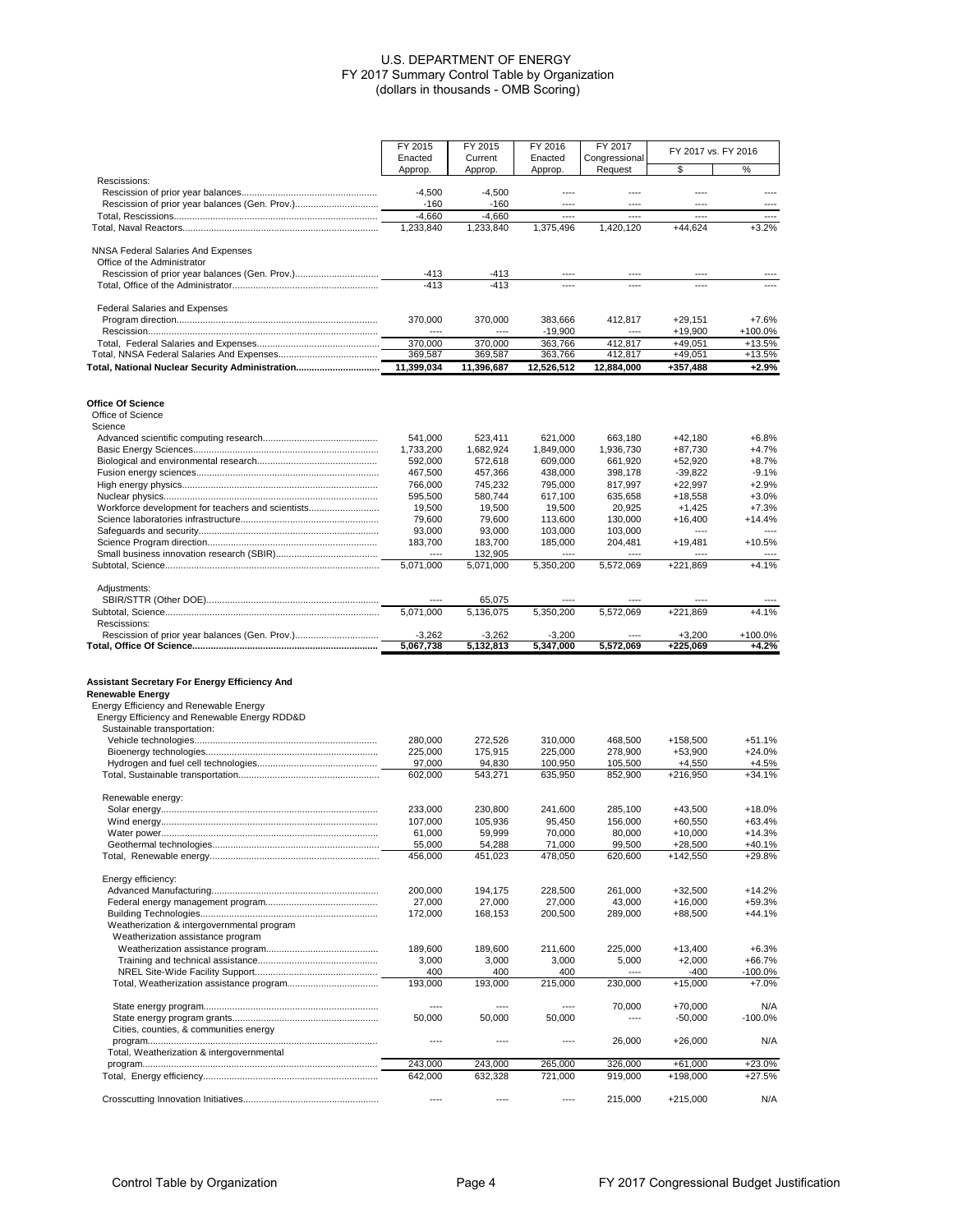|                                                                                                                                                | FY 2015             | FY 2015             | FY 2016             | FY 2017             |                       |                         |
|------------------------------------------------------------------------------------------------------------------------------------------------|---------------------|---------------------|---------------------|---------------------|-----------------------|-------------------------|
|                                                                                                                                                | Enacted             | Current             | Enacted             | Congressional       | FY 2017 vs. FY 2016   |                         |
|                                                                                                                                                | Approp.             | Approp.             | Approp.             | Request             | \$                    | %                       |
| Corporate support:                                                                                                                             |                     |                     |                     |                     |                       |                         |
| Program direction                                                                                                                              | 160,000             | 160,750             | 155,000             | 170,900             | $+15,900$             | $+10.3%$                |
|                                                                                                                                                | 21,000              | 21,000              | 21,000              | 28,000              | $+7,000$              | $+33.3%$                |
|                                                                                                                                                | 181,000             | 181,750             | 176,000             | 198,900             | 22,900                | $+13.0%$                |
| Subtotal, Energy Efficiency and Renew. Energy RDD                                                                                              | 56,000<br>1,881,000 | 56,000<br>1.808.372 | 62,000<br>2.011.000 | 92,000<br>2,806,400 | $+30,000$<br>+795.400 | $+48.4%$<br>+39.6%      |
| Adjustments:                                                                                                                                   |                     |                     |                     |                     |                       |                         |
|                                                                                                                                                |                     | -720                |                     |                     |                       |                         |
| Subtotal, Energy Efficiency and Renewable Energy                                                                                               | 1,937,000           | 1,863,652           | 2,073,000           | 2,898,400           | $+825,400$            | +39.8%                  |
| Rescissions:                                                                                                                                   |                     |                     |                     |                     |                       |                         |
|                                                                                                                                                | $-13,065$           | $-13,065$           |                     | ----                |                       |                         |
|                                                                                                                                                | $-9,740$            | $-9,740$            | $-3,806$            | ----                | $+3,806$              | +100.0%                 |
|                                                                                                                                                | $-22,805$           | $-22,805$           | $-3,806$            | ----                | $+3.806$              | +100.0%                 |
| Total, Energy Efficiency And Renewable Energy                                                                                                  | 1,914,195           | 1,840,847           | 2,069,194           | 2,898,400           | +829,206              | +40.1%                  |
| (Total, Federal Energy Assistance grants, non-add)                                                                                             | (243,000)           | (243,000)           | (265,000)           | (230,000)           |                       |                         |
|                                                                                                                                                | (1,671,195)         | (1,597,847)         | (1,804,194)         | (2,668,400)         |                       |                         |
| Office Of Electricity Delivery & Energy Reliability                                                                                            |                     |                     |                     |                     |                       |                         |
| Electricity Delivery & Energy Reliability                                                                                                      |                     |                     |                     |                     |                       |                         |
| Clean energy transmission and reliability                                                                                                      | 17,424              | 16,849              | 17,000              | 12,300              | $-4,700$              | $-27.6%$                |
|                                                                                                                                                | 10,648              | 10,297              | 15,000              | 12,000              | $-3,000$              | $-20.0%$                |
|                                                                                                                                                | 6,190               | 6,190               | 7,000               | 6,000               | $-1,000$              | $-14.3%$                |
| Total, Clean energy transmission and reliability                                                                                               | 34,262              | 33,336              | 39.000              | 30,300              | $-8,700$              | $-22.3%$                |
|                                                                                                                                                |                     |                     |                     |                     |                       |                         |
|                                                                                                                                                | 15.439              | 14,930              | 35,000              | 30,000              | $-5.000$              | $-14.3%$                |
|                                                                                                                                                | 45,999              | 44,756              | 62,000              | 45,500              | $-16,500$             | $-26.6%$                |
|                                                                                                                                                | 12,000              | 11,604              | 20,500              | 44,500              | $+24,000$             | $+117.1%$               |
|                                                                                                                                                | $---$               | ----                | 5,000               | 15,000              | $+10,000$             | +200.0%                 |
|                                                                                                                                                | 6,000               | 6,000               | 7,500               | 6,500               | $-1,000$              | $-13.3%$                |
|                                                                                                                                                | ----                | ----                | $---$               | 15,000              | $+15,000$             | N/A                     |
| Infrastructure security & energy restoration<br>Infrastructure security & energy                                                               |                     |                     |                     |                     |                       |                         |
|                                                                                                                                                | 6,000               | 6,000               | 9,000               | 17,500              | $+8,500$              | $+94.4%$                |
|                                                                                                                                                | $---$               | ----                | ----                | 15,000              | $+15,000$             | N/A                     |
|                                                                                                                                                | 27,606              | 27,606              | 28,000              | 29,000              | $+1,000$              | $+3.6%$                 |
|                                                                                                                                                |                     |                     |                     | 14,000              | $+14,000$             | N/A                     |
| Subtotal, Electricity Delivery & Energy Reliability                                                                                            | 147,306             | 144,232             | 206,000             | 262,300             | $+56,300$             | $+27.3%$                |
| Rescissions:                                                                                                                                   |                     |                     |                     |                     |                       |                         |
|                                                                                                                                                | $-331$              | -331                |                     |                     |                       |                         |
| Total, Electricity Delivery & Energy Reliability                                                                                               | 146,975             | 143,901             | 206,000             | 262,300             | $+56,300$             | $+27.3%$                |
| <b>Assistant Secretary For Fossil Energy</b><br>Fossil Energy Research And Development<br>Fossil Energy Research and Development (OLD)<br>Coal |                     |                     |                     |                     |                       |                         |
| CCS and Power Systems                                                                                                                          |                     |                     |                     |                     |                       |                         |
|                                                                                                                                                | 88,000              | 85,269              | 101.000             | ----                | $-101,000$            | $-100.0%$               |
|                                                                                                                                                | 100,000             | 96,896              | 106,000             | ----                | $-106,000$            | $-100.0%$               |
|                                                                                                                                                | 103,000             | 99,803              | 105,000             | ----                | $-105,000$            | $-100.0%$               |
|                                                                                                                                                | 49.000              | 47,560              | 50.000              | ----                | $-50,000$             | $-100.0%$               |
|                                                                                                                                                | 50,000              | 50,000              | 53,000              | ----                | $-53,000$             | -100.0%                 |
|                                                                                                                                                | 10,000              | 9,690               | 15,000              | ----                | $-15,000$             | $-100.0\%$              |
|                                                                                                                                                | 400,000             | 389,218             | 430.000             | ----                | $-430,000$            | $-100.0%$               |
|                                                                                                                                                | 400,000             | 389,218             | 430,000             | ----                | $-430,000$            | $-100.0\%$              |
|                                                                                                                                                | 25,121              | 24,341              | 43,000              | ----                | $-43,000$             | $-100.0%$               |
| Unconventional Fossil Energy Technologies                                                                                                      |                     |                     |                     |                     |                       |                         |
|                                                                                                                                                | 4,500               | 4,360               | 20,321              | ----                | $-20,321$             | $-100.0%$               |
|                                                                                                                                                | 119,000             | 119,000             | 114,202             | ----                | $-114,202$            | $-100.0\%$              |
|                                                                                                                                                | 15,782              | 15,782              | 15,782              | ----                | $-15,782$             | $-100.0%$               |
|                                                                                                                                                | 5,897               | 5,897               | 7,995               | ----                | $-7,995$              | $-100.0%$               |
| Subtotal, Fossil Energy Research and Development                                                                                               | 700<br>571,000      | 700<br>559,298      | 700<br>632,000      | ----                | $-700$<br>$-632,000$  | $-100.0\%$<br>$-100.0%$ |
| Rescissions:                                                                                                                                   |                     |                     |                     |                     |                       |                         |

Rescission of prior year balances (Gen. Prov.).............................. -10,413 -10,413 ---- ---- ---- ---- Total, Fossil Energy Research and Development(OLD).................... 560,587 548,885 632,000 ---- -632,000 -100.0%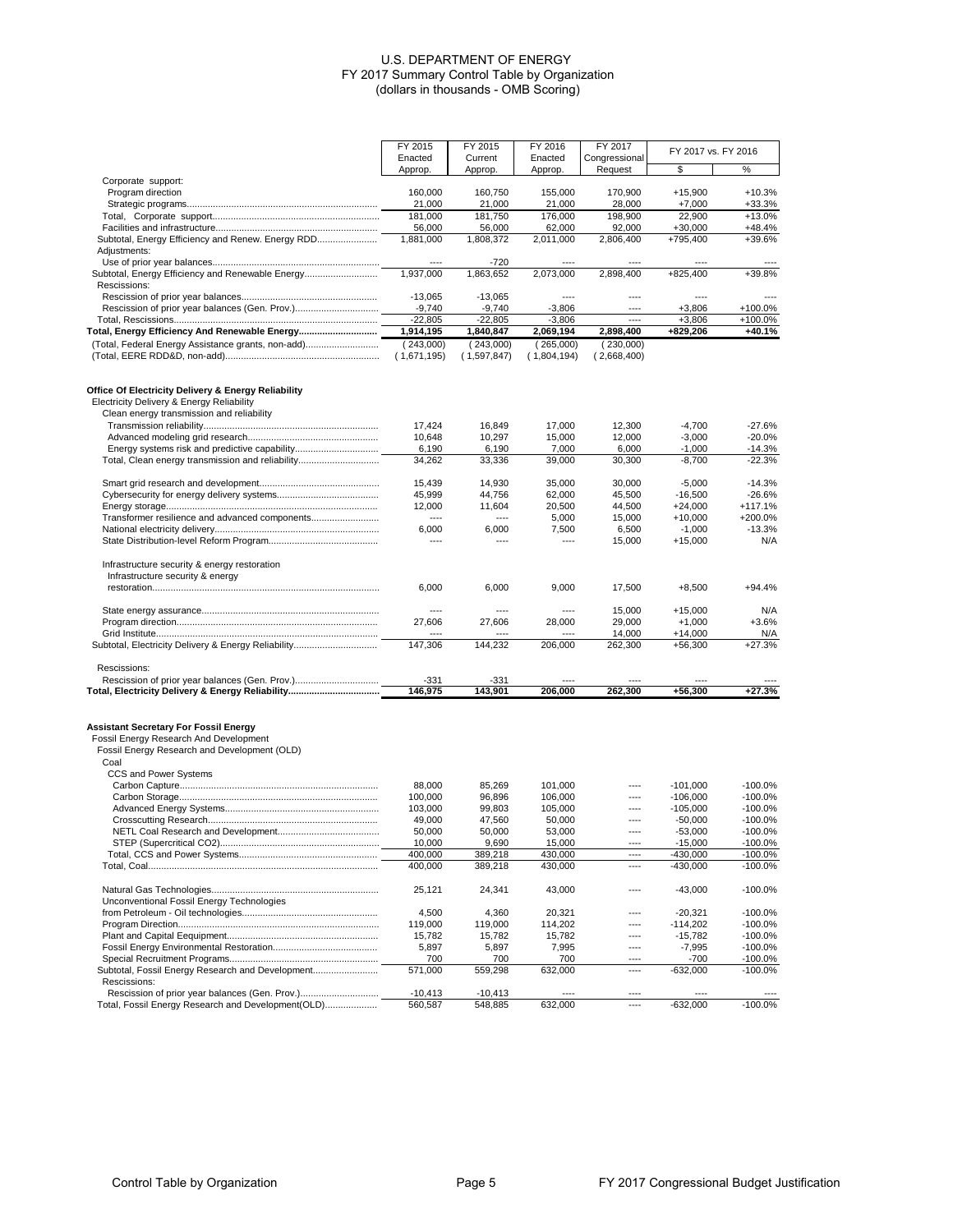|                                                  | FY 2015            | FY 2015            | FY 2016            | FY 2017            |                         |                    |
|--------------------------------------------------|--------------------|--------------------|--------------------|--------------------|-------------------------|--------------------|
|                                                  | Enacted            | Current            | Enacted            | Congressional      | FY 2017 vs. FY 2016     |                    |
|                                                  | Approp.            | Approp.            | Approp.            | Request            | \$                      | %                  |
| Fossil Energy Research and Development (NEW)     |                    |                    |                    |                    |                         |                    |
| CCS and Advanced Power Systems                   |                    |                    |                    |                    |                         |                    |
|                                                  | ----               | ----               | ----               | 170,352            | +170,352                | N/A                |
|                                                  | ----               | ----               | ----               | 90,875             | $+90,875$               | N/A                |
|                                                  | ----<br>----       | $---$<br>$---$     | $---$              | 47,800             | $+47,800$               | N/A                |
|                                                  | ----               | ----               | ----<br>----       | 59,350<br>368,377  | $+59,350$<br>+368,377   | N/A<br>N/A         |
|                                                  |                    |                    |                    |                    |                         |                    |
|                                                  | ----               | ----               | ----               | 26,500             | $+26,500$               | N/A                |
|                                                  | ----               | ----               | $---$              | 76,070             | +76,070                 | N/A                |
|                                                  | ----               | ----               | ----               | 68,055             | $+68,055$               | N/A                |
|                                                  |                    |                    |                    | 60,998             | $+60,998$               | N/A                |
| Subtotal, Fossil Energy Research and Development | ----               | $---$              | ----               | 600,000            | $+600,000$              | N/A                |
|                                                  |                    |                    |                    | $-240,000$         | $-240.000$              | N/A                |
|                                                  | ----               | ----               | ----               | 360.000            | +360,000                | N/A                |
|                                                  | 560.587            | 548.885            | 632,000            | 360,000            | $-272,000$              | -43.0%             |
| Clean Coal Technology                            |                    |                    |                    |                    |                         |                    |
|                                                  | $-6,600$           | $-2,876$           |                    |                    |                         |                    |
|                                                  |                    |                    |                    |                    |                         |                    |
| Petroleum Reserves:                              |                    |                    |                    |                    |                         |                    |
| Naval Petroleum & Oil Shale Reserves 1/          |                    |                    |                    |                    |                         |                    |
|                                                  | 13,271             | 13,961             | 17,500             | 12,630             | $-4,870$                | $-27.8%$           |
|                                                  | 6,679              | 6,679              |                    | 2,320              | $+2,320$                | N/A                |
|                                                  | 19,950             | 20,640             | 17,500             | 14,950             | $-2,550$                | $-14.6%$           |
|                                                  |                    |                    |                    |                    |                         |                    |
| Elk Hills School Lands Fund                      |                    |                    |                    |                    |                         |                    |
|                                                  | 15,580             | 15,580             |                    |                    |                         |                    |
| Strategic Petroleum Reserve                      |                    |                    |                    |                    |                         |                    |
|                                                  | 174,999            | 174,999            | 212,000            | 228,069            | $+16,069$               | $+7.6%$            |
|                                                  | 25,001             | 25,001             |                    | 28,931             | $+28,931$               | N/A                |
|                                                  | 200.000            | 200,000            | 212,000            | 257,000            | $+45,000$               | $+21.2%$           |
|                                                  |                    |                    |                    |                    |                         |                    |
| Northeast Home Heating Oil Reserve               |                    |                    |                    |                    |                         |                    |
|                                                  | 7,600              | 7,600              | 7,600              | 10,500             | $+2,900$                | $+38.2%$           |
|                                                  |                    |                    | ----               | $-4,000$           | $-4,000$                | N/A                |
|                                                  | $-6,000$           | $-6,000$           | $---$              |                    |                         |                    |
|                                                  | 1,600              | 1,600              | 7,600              | 6,500              | $-1,100$                | $-14.5%$           |
|                                                  | 237,130<br>791,117 | 237,820<br>783,829 | 237,100<br>869,100 | 278,450<br>638,450 | $+41,350$<br>$-230,650$ | $+17.4%$<br>-26.5% |
|                                                  |                    |                    |                    |                    |                         |                    |
|                                                  |                    |                    |                    |                    |                         |                    |
| 1/ NPR includes new BA and proceeds from NPR 3   |                    |                    |                    |                    |                         |                    |
| asset sale. These proceeds available during      |                    |                    |                    |                    |                         |                    |
| FY14 & FY 15 for purchase of replacement         |                    |                    |                    |                    |                         |                    |
| property. Any unused proceeds returned to        |                    |                    |                    |                    |                         |                    |
| Treasury as miscellaneous receipts.              |                    |                    |                    |                    |                         |                    |
|                                                  |                    |                    |                    |                    |                         |                    |
| Office Of Nuclear Energy                         |                    |                    |                    |                    |                         |                    |
| Nuclear Energy                                   |                    |                    |                    |                    |                         |                    |
| Research and Development                         |                    |                    |                    |                    |                         |                    |
|                                                  | 5,000              | 5,000              | 5,000              | ----               | $-5,000$                | $-100.0%$          |
|                                                  | 5,000              | 4,835              | 5,000              | ----               | $-5,000$                | $-100.0%$          |
|                                                  | 54,500             | 54,500             | 62,500             | 89,600             | $+27,100$               | $+43.4%$           |
|                                                  | 101,000            | 97,666             | 111,600            | 89,510             | $-22,090$               | $-19.8%$           |
| Fuel cycle research and development              | 133,000            | 128,611            | 141,718            | 108,760            | $-32,958$               | $-23.3%$           |
| Material recovery and waste form development     |                    |                    |                    |                    |                         |                    |
| Material recovery and waste form                 |                    |                    |                    |                    |                         |                    |
|                                                  | 35,300             | 33,165             | 32,950             | 23,300             | $-9,650$                | $-29.3%$           |
|                                                  |                    |                    |                    |                    |                         |                    |
|                                                  |                    |                    |                    |                    |                         |                    |
|                                                  | 60,100             | 58,070             | 62,100             | 59.000             | $-3,100$                | $-5.0%$            |
| Materials protection, accounting and             | 16,900             | 17,380             | 10,500             | 5,000              | $-5,500$                | $-52.4%$           |
|                                                  |                    |                    |                    |                    |                         |                    |
|                                                  | 7,600              | 7,142              | 8,050              | 7,000              | $-1,050$                | $-13.0%$           |
| Used nuclear fuel disposition                    |                    |                    |                    |                    |                         |                    |
|                                                  | 49,000             | 47,724             | 62,500             | 74,338             | $+11,838$               | +18.9%             |
| Integrated Waste Management System               |                    |                    |                    |                    |                         |                    |
| Storage and Transportation                       |                    |                    |                    |                    |                         |                    |
|                                                  | 18,000             | 18,000             | 22,500             | 36,900             | $+14,400$               | $+64.0%$           |
| <b>Consent Based Siting</b>                      |                    |                    |                    |                    |                         |                    |
|                                                  | ----               | ----               | ----               | 24,140             | $+24,140$               | N/A                |
|                                                  | ----               | $---$              | ----               | 15,260             | $+15,260$               | N/A                |
|                                                  | ----               | ----               | ----               | 39,400             | $+39,400$               | N/A                |
|                                                  | 18,000             | 18,000             | 22,500             | 76,300             | $+53,800$               | +239.1%            |
|                                                  |                    |                    |                    |                    |                         |                    |
|                                                  | 4,500<br>71,500    | 4,500<br>70,224    | 85,000             | 150,638            | $+65,638$               | $+77.2%$           |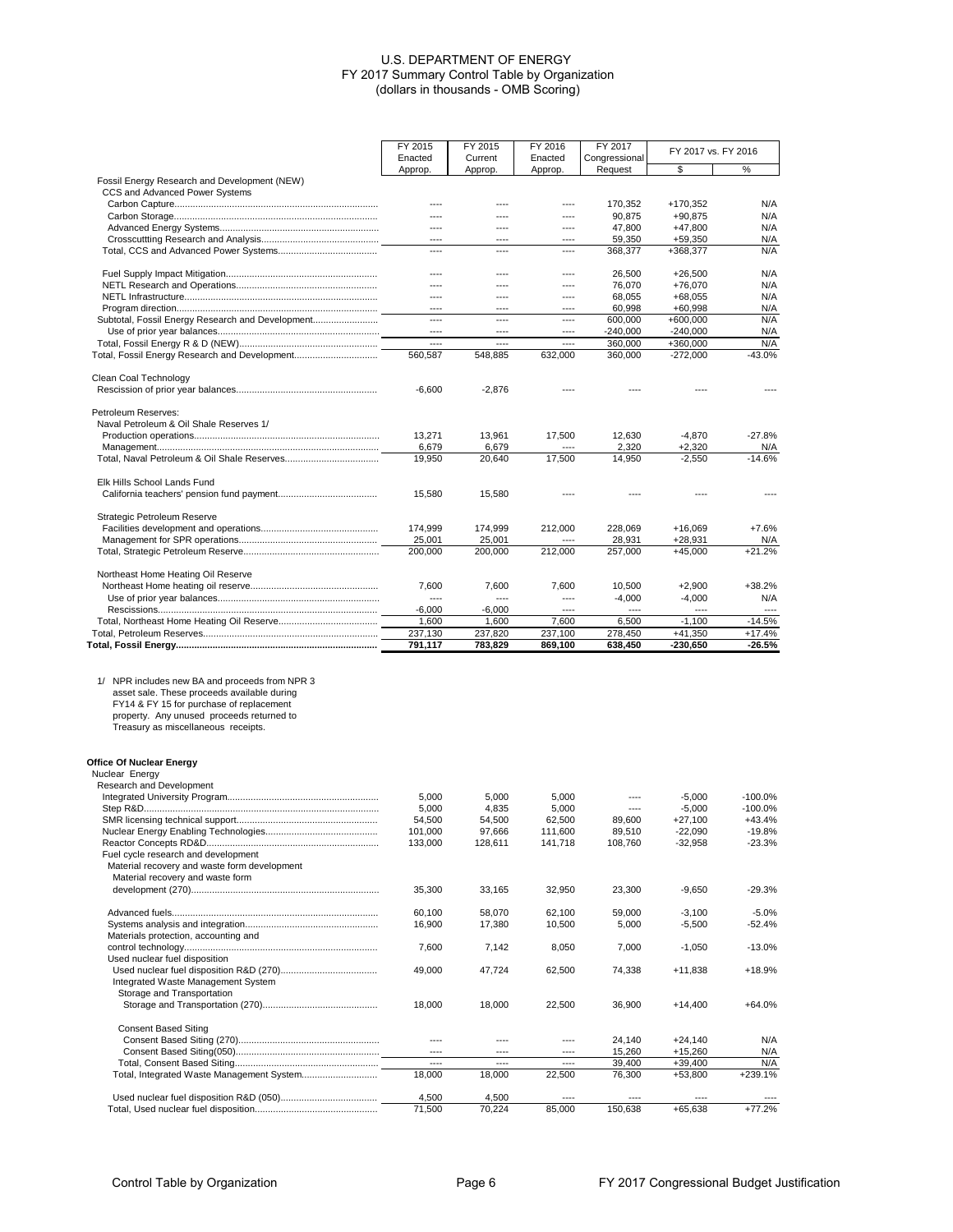|                                                      | FY 2015<br>FY 2015                |                    | FY 2016            | FY 2017                  | FY 2017 vs. FY 2016  |                   |
|------------------------------------------------------|-----------------------------------|--------------------|--------------------|--------------------------|----------------------|-------------------|
|                                                      | Enacted<br>Approp.                | Current<br>Approp. | Enacted<br>Approp. | Congressional<br>Request | \$                   | %                 |
|                                                      | 5,600                             | 5,261              | 5,200              | 5,000                    | $-200$               | $-3.8%$           |
|                                                      | 197,000                           | 191,242            | 203,800            | 249,938                  | +46,138              | $+22.6%$          |
|                                                      | 3,000                             | 3,000              | 3,000              | 4,500                    | $+1,500$             | +50.0%            |
|                                                      | 498,500                           | 484,854            | 532,618            | 542,308                  | $+9.690$             | $+1.8%$           |
| Radiological facilities management                   |                                   |                    |                    |                          |                      |                   |
|                                                      | 20,000                            | 20,000             | 18,000             | $---$                    | $-18,000$            | $-100.0%$         |
|                                                      | 5,000                             | 5,000              | 6,800              | 7,000                    | $+200$               | $+2.9%$           |
|                                                      | 25.000                            | 25,000             | 24,800             | 7,000                    | $-17.800$            | $-71.8%$          |
|                                                      | 206,000                           | 206,000            | 222,582            | 226,585                  | $+4,003$             | $+1.8%$           |
|                                                      | 104,000                           | 104,000            | 126,161            | 129,303                  | $+3,142$             | $+2.5%$           |
|                                                      | 80,000<br>913,500                 | 80,000<br>899.854  | 80,000<br>986,161  | 88,700<br>993,896        | $+8,700$<br>$+7,735$ | +10.9%<br>$+0.8%$ |
| Adjustments:                                         |                                   |                    |                    |                          |                      |                   |
|                                                      |                                   | 2,150              |                    |                          |                      |                   |
|                                                      | 913,500                           | 902,004            | 986,161            | 993,896                  | $+7,735$             | $+0.8%$           |
| Rescissions:                                         |                                   |                    |                    |                          |                      |                   |
|                                                      | $-80,000$                         | $-80,000$          | $---$              | ----                     | ----                 | ----              |
|                                                      | $-121$                            | $-121$             | $---$              | $---$                    | ----                 |                   |
|                                                      | $-80,121$                         | $-80, 121$         | ----               | $---$                    | ----                 | ----              |
|                                                      | 833,379                           | 821,883            | 986,161            | 993,896                  | $+7,735$             | $+0.8%$           |
|                                                      | 833,379                           | 821,883            | 986,161            | 993,896                  | $+7,735$             | $+0.8%$           |
| Office Of Indian Energy Policy & Programs            |                                   |                    |                    |                          |                      |                   |
| Departmental Administration                          |                                   |                    |                    |                          |                      |                   |
|                                                      | 16.000                            | 16.000             | 16,000             |                          | $-16,000$            | $-100.0%$         |
| Office of Indian Energy                              |                                   |                    |                    |                          |                      |                   |
|                                                      | $\overline{\phantom{a}}$<br>$---$ | ----               | ----               | 4,800                    | +4,800<br>$+18.130$  | N/A               |
|                                                      | $\overline{\phantom{a}}$          | $---$              | ----               | 18,130<br>22,930         | +22,930              | N/A<br>N/A        |
|                                                      | 16,000                            | 16,000             | 16,000             | 22,930                   | $+6,930$             | +43.3%            |
|                                                      |                                   |                    |                    |                          |                      |                   |
| <b>Office Of Technology Transitions</b>              |                                   |                    |                    | 8,400                    | $+8,400$             | N/A               |
|                                                      |                                   |                    |                    |                          |                      |                   |
| Advanced Research Projects Agency - Energy           |                                   |                    |                    |                          |                      |                   |
| Advanced Research Projects Agency - Energy           |                                   |                    |                    |                          |                      |                   |
| (previously Energy Transformation Acceleration Fund) | 252,000                           | 252,000            | 261,750            | 318,000                  | $+56,250$            | $+21.5%$          |
|                                                      | 28,000                            | 28,000             | 29,250             | 32,000                   | +2,750               | +9.4%             |
| Subtotal, Advanced Research Projects Agency - Energy | 280,000                           | 280,000            | 291,000            | 350,000                  | +59,000              | $+20.3%$          |
| Rescissions:                                         |                                   |                    |                    |                          |                      |                   |
| Total, Advanced Research Projects Agency - Energy    | -18<br>279,982                    | $-18$<br>279,982   | 291,000            | 350,000                  | +59,000              | +20.3%            |
|                                                      |                                   |                    |                    |                          |                      |                   |
| <b>Energy Information Administration</b>             |                                   |                    |                    |                          |                      |                   |
|                                                      | 117.000                           | 117,000            | 122,000            | 131.125                  | +9,125               | +7.5%             |
|                                                      | 117,000                           | 117,000            | 122,000            | 131,125                  | $+9,125$             | $+7.5%$           |
| Title 17 - Innovative Technology Loan                |                                   |                    |                    |                          |                      |                   |
| <b>Guarantee Program</b>                             |                                   |                    |                    |                          |                      |                   |
|                                                      | 42,000                            | 42,000             | 42,000             | 37,000                   | $-5,000$             | $-11.9%$          |
|                                                      | $-25,000$                         | $-25,000$          | $-25,000$          | $-27,000$                | $-2,000$             | $-8.0\%$          |
| Total, Title 17 - Innovative Technology              | 17,000                            | 17,000             | 17,000             | 10,000                   | -7,000               | $-41.2%$          |
|                                                      |                                   |                    |                    |                          |                      |                   |
| <b>Advanced Technology Vehicles Manufacturing</b>    |                                   |                    |                    |                          |                      |                   |
| Loan Program                                         | 4,000                             | 4,000              | 6,000              | 5,000                    | $-1,000$             | $-16.7%$          |
| <b>Total, Advanced Technology Vehicles</b>           |                                   |                    |                    |                          |                      |                   |
|                                                      | 4,000                             | 4,000              | 6,000              | 5,000                    | $-1,000$             | $-16.7%$          |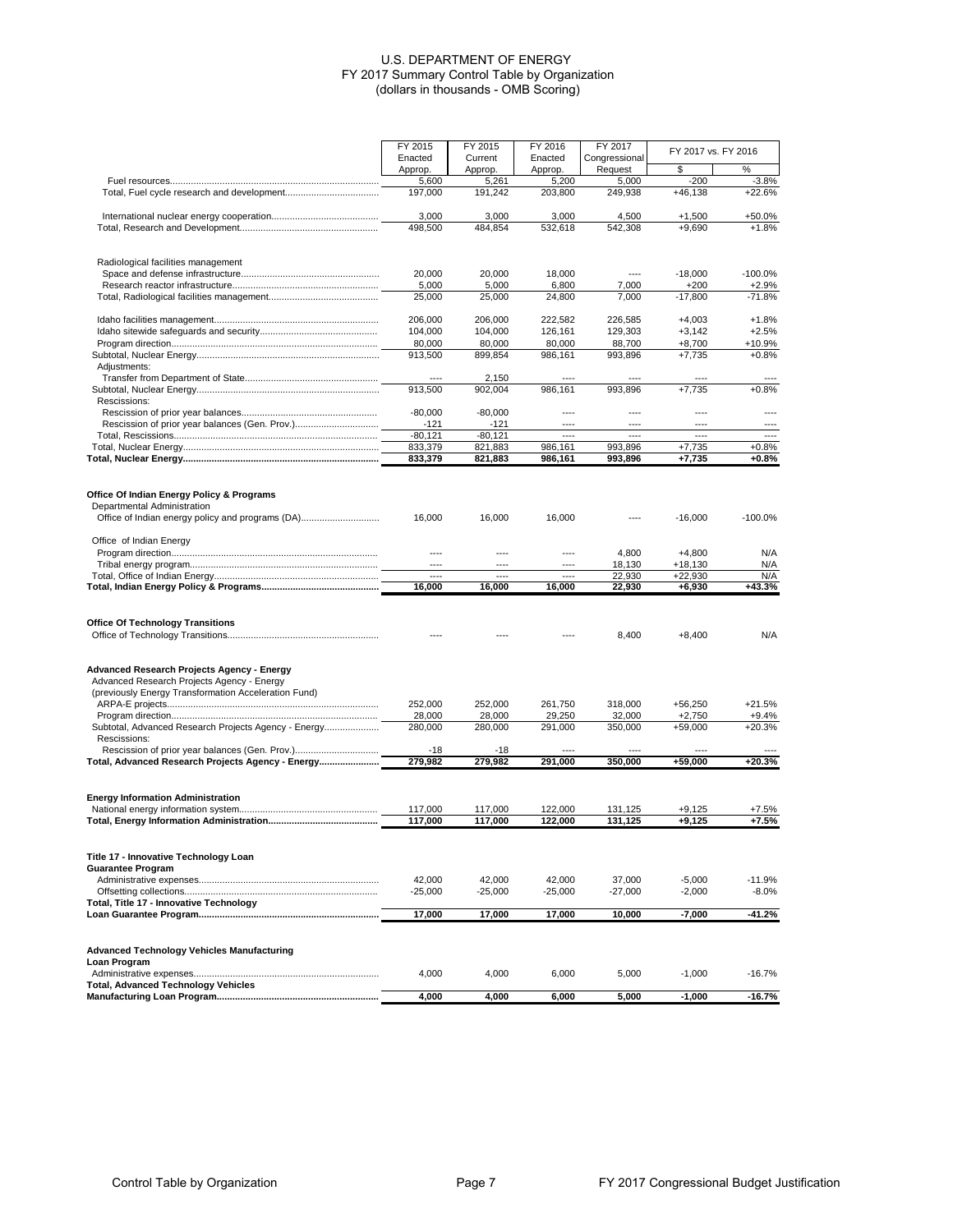|                                                                                              | FY 2015                  | FY 2015              | FY 2016              | FY 2017              | FY 2017 vs. FY 2016      |                        |
|----------------------------------------------------------------------------------------------|--------------------------|----------------------|----------------------|----------------------|--------------------------|------------------------|
|                                                                                              | Enacted                  | Current              | Enacted              | Congressional        |                          |                        |
|                                                                                              | Approp.                  | Approp.              | Approp.              | Request              | \$                       | %                      |
| <b>Assistant Secretary For Environmental Management</b><br>Non-Defense Environmental Cleanup |                          |                      |                      |                      |                          |                        |
|                                                                                              | 2,562                    | 2,562                | 2,562                | 2,240                | $-322$                   | $-12.6%$               |
| Gaseous diffusion plants                                                                     |                          |                      |                      |                      |                          |                        |
|                                                                                              | 104,403                  | 102,403              | 104,403              | 101,304              | $-3,099$                 | -3.0%                  |
|                                                                                              | 104,403                  | 102,403              | 104,403              | 101,304              | $-3,099$                 | $-3.0%$                |
|                                                                                              |                          |                      |                      |                      |                          |                        |
| Small sites:                                                                                 |                          |                      |                      |                      |                          |                        |
|                                                                                              | 70,049                   | 72,079               | 87,522               | 53,243               | $-34,279$                | $-39.2%$               |
| Construction:                                                                                |                          |                      |                      |                      |                          |                        |
|                                                                                              | 10,000                   | 10,000               |                      |                      |                          |                        |
|                                                                                              | 80,049                   | 82,079               | 87,522               | 53,243               | $-34,279$                | $-39.2%$               |
|                                                                                              | $---$                    | ----                 | 1,300                | $---$                | $-1,300$                 | $-100.0%$              |
|                                                                                              | 58,986                   | 58,986               | 59,213               | 61,613               | $+2,400$                 | $+4.1%$                |
|                                                                                              | 246,000                  | 246,030              | 255,000              | 218,400              | $-36,600$                | $-14.4%$               |
| Defense Environmental Cleanup                                                                |                          |                      |                      |                      |                          |                        |
|                                                                                              | 4,889                    | 4,889                | 4,889                | 9,389                | $+4,500$                 | +92.0%                 |
| Hanford site:                                                                                |                          |                      |                      |                      |                          |                        |
|                                                                                              | 377,788                  | 377,788              | 270,710              | 69,755               | $-200,955$               | $-74.2%$               |
|                                                                                              | 497,456                  | 497,456              | 555,163              | 620,869              | $+65,706$                | +11.8%                 |
|                                                                                              | 19,701                   | 19,701               | 19,701               | 14,701               | $-5,000$                 | $-25.4%$               |
|                                                                                              | 46,055                   | 46,055               | 77,016               | 11,486               | -65,530                  | $-85.1%$               |
|                                                                                              | 941.000                  | 941,000              | 922,590              | 716,811              | $-205,779$               | $-22.3%$               |
|                                                                                              | 380,203                  | 380,203              | 396,000              | 362,088              | $-33,912$                | $-8.6%$                |
|                                                                                              | $\overline{\phantom{a}}$ | ----                 | ----                 | 189,000              | +189,000                 | N/A                    |
|                                                                                              | 258,618                  | 258,618              | 251.251              | 71.387               | $-179.864$               | $-71.6%$               |
|                                                                                              | 223,050                  | 223,050              | 239.050              | 198,219              | $-40,831$                | $-17.1%$               |
|                                                                                              | 1,212,000                | 1,212,000            | 1,414,000            | 1,487,456            | +73,456                  | $+5.2%$                |
|                                                                                              | 397,976                  | 397,976              | 413,652              |                      | -413,652                 | $-100.0%$              |
|                                                                                              |                          |                      |                      |                      |                          |                        |
| Nuclear Material Management:                                                                 |                          |                      | ----                 | 311,062              | +311,062                 | N/A                    |
| <b>Environmental Cleanup</b>                                                                 |                          |                      |                      |                      |                          |                        |
|                                                                                              | $---$                    | $---$                | ----                 | 152,504              | $+152,504$               | N/A                    |
|                                                                                              |                          |                      |                      |                      |                          |                        |
|                                                                                              | 11,013                   | 11,013               | 11,249               | 11,249               | ----                     | ----                   |
|                                                                                              | 712,318<br>1,121,307     | 712,318<br>1,121,307 | 783,520<br>1,208,421 | 822,638<br>1,297,453 | $+39,118$<br>+89,032     | +5.0%<br>$+7.4%$       |
|                                                                                              |                          |                      |                      |                      |                          |                        |
|                                                                                              | 320,000                  | 320,000              | 299,978              | 262,253              | $-37,725$                | $-12.6%$               |
|                                                                                              | 280,784                  | 280,784              | 281,951              | 290,050              | $+8,099$                 | $+2.9%$                |
|                                                                                              | 14,979                   | 14,979               | 14,979               | 14,979               |                          |                        |
|                                                                                              | 240,000                  | 240,000              | 236,633              | 255,973              | $+19,340$                | $+8.2%$                |
|                                                                                              | 14,000                   | 13,538               | 20.000               | 30,000               | $+10,000$                | +50.0%                 |
|                                                                                              | ----                     | $---$                | ----                 | 41,892               | $+41,892$                | N/A                    |
|                                                                                              |                          |                      |                      | 155,100              | $+155,100$               | N/A                    |
|                                                                                              | 5,010,830                | 5,010,368            | 5,289,742            | 5,382,050            | $+92,308$                | $+1.7%$                |
| Rescissions:                                                                                 | $-10,830$                | $-10.830$            | ----                 | ----                 |                          |                        |
|                                                                                              | $-9,983$                 | $-9,983$             |                      |                      |                          |                        |
|                                                                                              | $-20,813$                | $-20,813$            | ----                 | ----                 | ----                     | ----                   |
|                                                                                              | 4,990,017                | 4,989,555            | 5,289,742            | 5,382,050            | +92,308                  | $+1.7%$                |
|                                                                                              |                          |                      |                      |                      |                          |                        |
| Uranium Enrichment Decontamination and                                                       |                          |                      |                      |                      |                          |                        |
| Decommissioning Fund                                                                         |                          |                      |                      |                      |                          |                        |
|                                                                                              | 167,898                  | 170,067              | 194,673<br>199,925   |                      | $-194,673$<br>$-199,925$ | $-100.0%$<br>$-100.0%$ |
|                                                                                              | 207,215<br>214,024       | 207,215<br>214,024   | 225,166              |                      | $-225,166$               | $-100.0%$              |
|                                                                                              |                          |                      |                      |                      |                          |                        |
| Pension and community and regulatory support                                                 |                          |                      |                      |                      |                          |                        |
|                                                                                              | 21,693                   | 19,524               | 16,856               | ----                 | $-16,856$                | $-100.0%$              |
|                                                                                              | 2,375                    | 2,375                | 2,375                | ----                 | $-2,375$                 | $-100.0%$              |
|                                                                                              | 1,795                    | 1,795                | 1,795                | ----                 | $-1,795$                 | -100.0%                |
| Total, Pension and community& regulatory support                                             | 25,863                   | 23,694               | 21,026               | ----                 | $-21,026$                | $-100.0%$              |
|                                                                                              | 10,000                   | 10,000               | 32,959               |                      | -32,959                  | -100.0%                |
|                                                                                              | 625,000                  | 625,000              | 673,749              |                      | -673,749                 | $-100.0\%$             |
|                                                                                              |                          |                      |                      |                      |                          |                        |
| Uranium Enrichment D&D Fund Discretionary Payment                                            | $-463,000$               | $-463,000$           | ----                 | $-155,100$           | $-155,100$               | N/A                    |
|                                                                                              |                          |                      |                      |                      |                          |                        |

Defense EM Funded Uranium Enrichment D&D Fund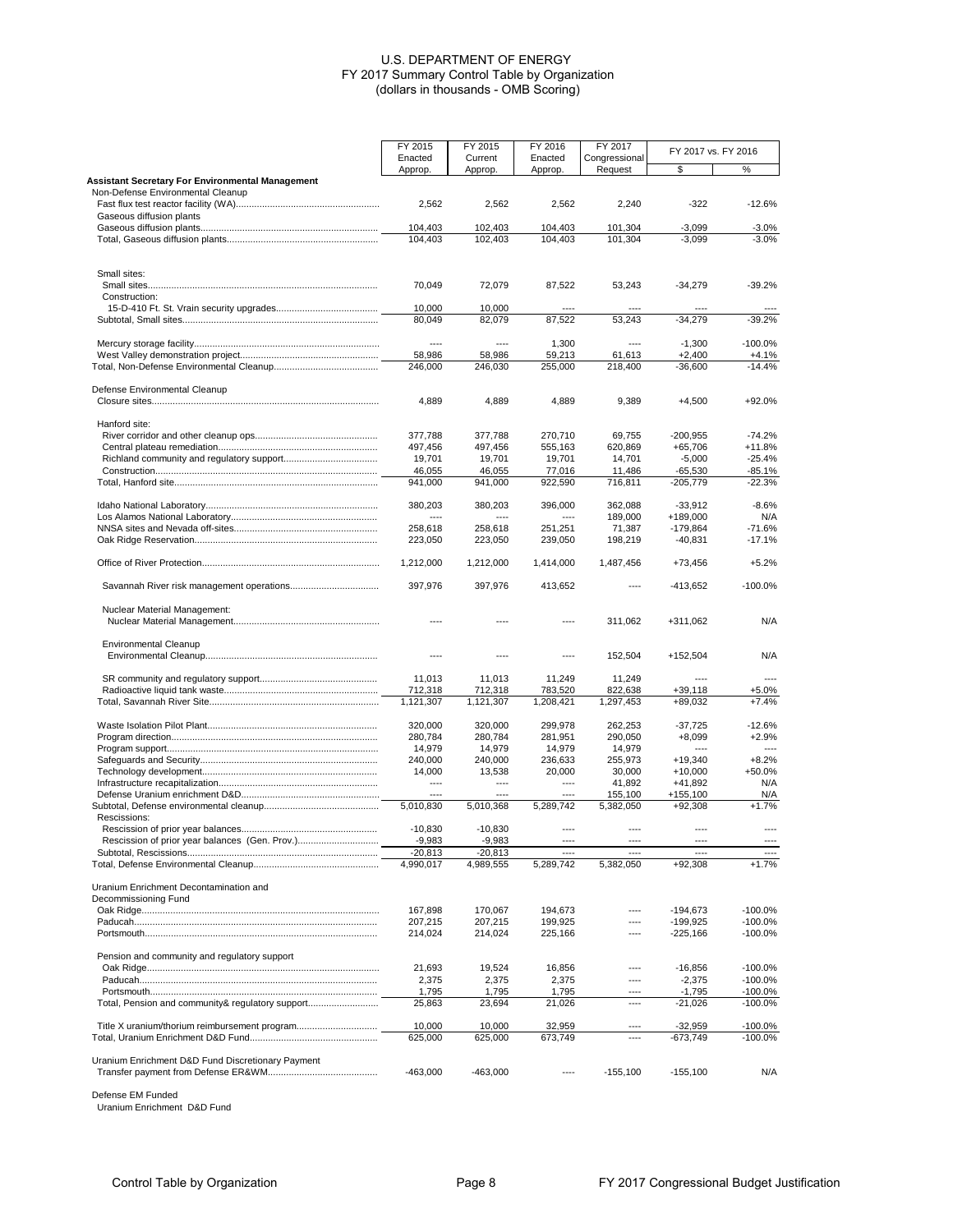|                                                            | FY 2015            | FY 2015            | FY 2016            | FY 2017                  | FY 2017 vs. FY 2016 |                  |
|------------------------------------------------------------|--------------------|--------------------|--------------------|--------------------------|---------------------|------------------|
|                                                            | Enacted<br>Approp. | Current<br>Approp. | Enacted<br>Approp. | Congressional<br>Request | \$                  | %                |
|                                                            | 463,000            | 463,000            |                    |                          |                     |                  |
|                                                            | 5,861,017          | 5,860,585          | 6,218,491          | 5,445,350                | -773,141            | -12.4%           |
| <b>Office Of Legacy Management</b>                         |                    |                    |                    |                          |                     |                  |
| <b>Other Defense Activities</b>                            |                    |                    |                    |                          |                     |                  |
|                                                            | 158,639            | 158,639            | 154,080            | 140,306                  | $-13,774$           | $-8.9%$          |
|                                                            | 13,341<br>171,980  | 13,341<br>171,980  | 13,100<br>167,180  | 14,014<br>154,320        | $+914$<br>$-12,860$ | $+7.0%$<br>-7.7% |
| Rescissions:                                               |                    |                    |                    |                          |                     |                  |
|                                                            | $-169$             | -169               |                    |                          |                     |                  |
|                                                            | 171,811            | 171,811            | 167.180            | 154,320                  | $-12,860$           | $-7.7%$          |
| Environment, Health, Safety And Security                   |                    |                    |                    |                          |                     |                  |
|                                                            | 118,763            | 120,763            | 118,763            | 130,693                  | $+11,930$           | +10.0%           |
|                                                            | 62,235             | 62,235             | 62,235             | 66,519                   | $+4,284$            | $+6.9%$          |
| Subtotal, Environment, health, safety and security         | 180,998            | 182,998            | 180,998            | 197,212                  | $+16,214$           | $+9.0%$          |
| Rescissions:                                               |                    |                    |                    |                          |                     |                  |
| Total, Environment, Health, Safety And Security            | $-87$<br>180,911   | -87<br>182,911     | 180,998            | 197,212                  | $+16,214$           | +9.0%            |
|                                                            |                    |                    |                    |                          |                     |                  |
| <b>Chief Information Officer</b>                           |                    |                    |                    |                          |                     |                  |
| Departmental Administration                                | 74,164             | 74,164             | 73,218             | 93,074                   | +19,856             | $+27.1%$         |
|                                                            | $-2,205$           | $-2,205$           |                    |                          |                     |                  |
|                                                            | $-71,959$          | $-71,959$          | $-73,218$          | $-93,074$                | $-19,856$           | -27.1%           |
|                                                            | ----               | ----               |                    |                          | ----                |                  |
| <b>Other Defense Activities</b>                            |                    |                    |                    |                          |                     |                  |
|                                                            | 71,959             | 71,959             | 73,218             | 93,074                   | +19,856             | +27.1%           |
|                                                            | 71,959             | 71,959             | 73,218             | 93,074                   | +19,856             | +27.1%           |
|                                                            |                    |                    |                    |                          |                     |                  |
| <b>Office Of Management</b><br>Departmental Administration |                    |                    |                    |                          |                     |                  |
|                                                            | 62,946             | 62,946             | 65,000             | 59,114                   | $-5,886$            | $-9.1%$          |
|                                                            |                    |                    | $-3,000$           |                          | $+3,000$            | +100.0%          |
|                                                            | 62,946             | 62,946             | 62,000             | 59,114                   | $-2,886$            | $-4.7%$          |
| <b>Other Defense Activities</b>                            |                    |                    |                    |                          |                     |                  |
|                                                            |                    |                    | 3,000              |                          | $-3,000$            | $-100.0%$        |
|                                                            | 62,946             | 62,946             | 65,000             | 59,114                   | $-5,886$            | -9.1%            |
| <b>Project Management Oversight And Assessments</b>        |                    |                    |                    |                          |                     |                  |
| Departmental Administration                                |                    |                    |                    |                          |                     |                  |
|                                                            | ----               | ----               | ----               | 18,000                   | $+18,000$           | N/A              |
|                                                            |                    |                    |                    | $-3,000$                 | $-3,000$            | N/A              |
|                                                            | ----               | ----               | ----               | 15,000                   | $+15.000$           | N/A              |
| <b>Other Defense Activities</b>                            |                    |                    |                    |                          |                     |                  |
|                                                            |                    |                    |                    | 3,000                    | $+3,000$            | N/A              |
| Total, Project Management Oversight And Assessments        | ----               |                    | ----               | 18,000                   | $+18,000$           | N/A              |
| <b>Chief Human Capital Officer</b>                         |                    |                    |                    |                          |                     |                  |
| Departmental Administration                                |                    |                    |                    |                          |                     |                  |
|                                                            | 24,500             | 24,500             | 24,500             | 25,424                   | $+924$              | $+3.8%$          |
|                                                            | 24,500             | 24,500             | 24,500             | 25,424                   | $+924$              | +3.8%            |
| <b>Office Of Hearings And Appeals</b>                      |                    |                    |                    |                          |                     |                  |
| <b>Other Defense Activities</b>                            |                    |                    |                    |                          |                     |                  |
|                                                            | 5,500              | 5,500              | 5,500              | 5,919                    | +419                | $+7.6%$          |
|                                                            | -258               | -258               | ----               |                          |                     |                  |
|                                                            | 5,242              | 5,242              | 5,500              | 5,919                    | +419                | $+7.6%$          |
| <b>Office Of Economic Impact And Diversity</b>             |                    |                    |                    |                          |                     |                  |
| Departmental Administration                                |                    |                    |                    |                          |                     |                  |
|                                                            | 9,000              | 8,800              | 10,000             | 11,319                   | $+1,319$            | +13.2%           |
|                                                            |                    |                    |                    |                          |                     |                  |
| Office Of The Energy Jobs Development                      |                    |                    |                    |                          |                     |                  |
|                                                            |                    |                    |                    | 3,700                    | +3,700              | N/A              |

**Office Of Small And Disadvantaged**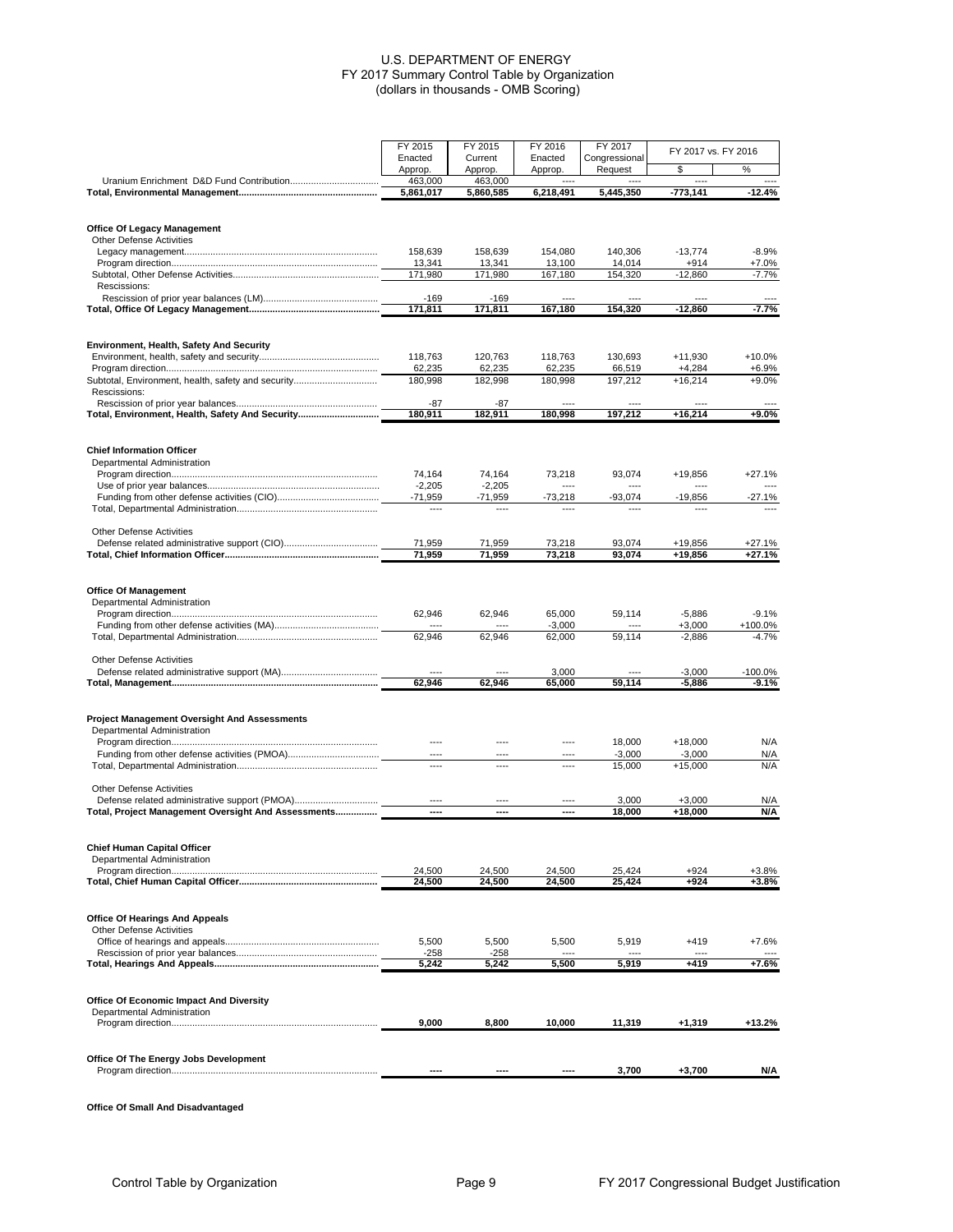|                                                                 | FY 2015<br>FY 2015    |                         | FY 2016                 | FY 2017                  | FY 2017 vs. FY 2016  |                   |
|-----------------------------------------------------------------|-----------------------|-------------------------|-------------------------|--------------------------|----------------------|-------------------|
|                                                                 | Enacted<br>Approp.    | Current<br>Approp.      | Enacted<br>Approp.      | Congressional<br>Request | \$                   | %                 |
| <b>Business Utilization</b>                                     |                       |                         |                         |                          |                      |                   |
| Departmental Administration                                     | 2,253                 | 2,253                   | 3,000                   | 3,300                    | $+300$               | +10.0%            |
|                                                                 |                       |                         |                         |                          |                      |                   |
| Office Of The Secretary                                         |                       |                         |                         |                          |                      |                   |
| Departmental Administration                                     |                       |                         |                         |                          |                      |                   |
|                                                                 | 5,008                 | 5,008                   | 5,008                   | 5,300                    | $+292$               | +5.8%             |
|                                                                 | 5,008                 | 5,008                   | 5,008                   | 5,300                    | $+292$               | +5.8%             |
|                                                                 | ----                  | ----                    | ----                    | 5,000                    | $+5,000$             | N/A               |
| <b>Strategic Partnership Projects And Revenues</b>              |                       |                         |                         |                          |                      |                   |
| Departmental Administration                                     |                       |                         |                         |                          |                      |                   |
|                                                                 | 42,000                | 42,000                  | 40,000                  | 40,000                   |                      |                   |
| Miscellaneous revenues                                          |                       |                         |                         |                          |                      |                   |
|                                                                 | $-42,000$             | $-42,000$               | $-40,000$               | $-40,000$                |                      |                   |
|                                                                 | -77,171<br>$-119,171$ | $-77,171$<br>$-119,171$ | $-77,171$<br>$-117,171$ | $-85,171$<br>$-125,171$  | $-8,000$<br>$-8,000$ | -10.4%<br>$-6.8%$ |
|                                                                 |                       |                         |                         |                          |                      |                   |
|                                                                 | ----                  | $---$                   | $-6,800$                | $-20,300$                | $-13,500$            | $-198.5%$         |
|                                                                 | $-928$                | -928                    |                         |                          |                      |                   |
| Total, Strategic Partnership Projects And Revenues              | -78,099               | -78,099                 | -83,971                 | $-105,471$               | -21,500              | -25.6%            |
| <b>Chief Financial Officer</b>                                  |                       |                         |                         |                          |                      |                   |
| Departmental Administration                                     |                       |                         |                         |                          |                      |                   |
|                                                                 | 47.000                | 47,000                  | 47,024                  | 53.084                   | $+6.060$             | $+12.9%$          |
|                                                                 | $-46,877$             | $-46,877$               | -42,618                 | $-23,642$                | +18.976              | +44.5%            |
|                                                                 | 123                   | 123                     | 4,406                   | 29.442                   | $+25,036$            | +568.2%           |
| <b>Other Defense Activities</b>                                 |                       |                         |                         |                          |                      |                   |
|                                                                 | 46,877<br>47,000      | 46,877<br>47,000        | 42,618<br>47,024        | 23,642<br>53,084         | -18,976              | -44.5%<br>+12.9%  |
|                                                                 |                       |                         |                         |                          | +6,060               |                   |
| <b>Assistant Secretary For Congressional And</b>                |                       |                         |                         |                          |                      |                   |
| <b>Intergovernmental Affairs</b>                                |                       |                         |                         |                          |                      |                   |
| Departmental Administration                                     |                       |                         |                         |                          |                      |                   |
|                                                                 | 6,300                 | 5,846                   | 6,300                   | 6,200                    | $-100$               | $-1.6%$           |
|                                                                 | $-1,600$              | $-1,600$                |                         |                          |                      |                   |
| Total, Congressional And Intergovernmental Affairs              | 4,700                 | 4,246                   | 6,300                   | 6,200                    | -100                 | -1.6%             |
| <b>Office Of Public Affairs</b>                                 |                       |                         |                         |                          |                      |                   |
| Departmental Administration                                     |                       |                         |                         |                          |                      |                   |
|                                                                 | 3,431                 | 3,231                   | 3,431                   | 3,431                    |                      |                   |
|                                                                 | 3,431                 | 3,231                   | 3,431                   | 3,431                    | ----                 | ----              |
|                                                                 |                       |                         |                         |                          |                      |                   |
| <b>Office Of General Counsel</b><br>Departmental Administration |                       |                         |                         |                          |                      |                   |
|                                                                 | 33,000                | 32,554                  | 33,000                  | 33,000                   |                      |                   |
|                                                                 | $-2,000$              | $-2,000$                | $-2,000$                |                          | $+2.000$             | +100.0%           |
|                                                                 | 31,000                | 30,554                  | 31,000                  | 33,000                   | $+2,000$             | +6.5%             |
|                                                                 |                       |                         |                         |                          |                      |                   |
| <b>International Affairs</b><br>Departmental Administration     |                       |                         |                         |                          |                      |                   |
|                                                                 | 13,000                | 24,943                  | 18,000                  | 19,107                   | $+1,107$             | $+6.2%$           |
|                                                                 |                       |                         |                         |                          |                      |                   |
| <b>Energy Policy And Systems Analysis</b>                       |                       |                         |                         |                          |                      |                   |
| Departmental Administration                                     |                       |                         |                         |                          |                      |                   |
|                                                                 | 31,181                | 31,181                  | 31,297                  | 31.000                   | $-297$               | $-0.9%$           |